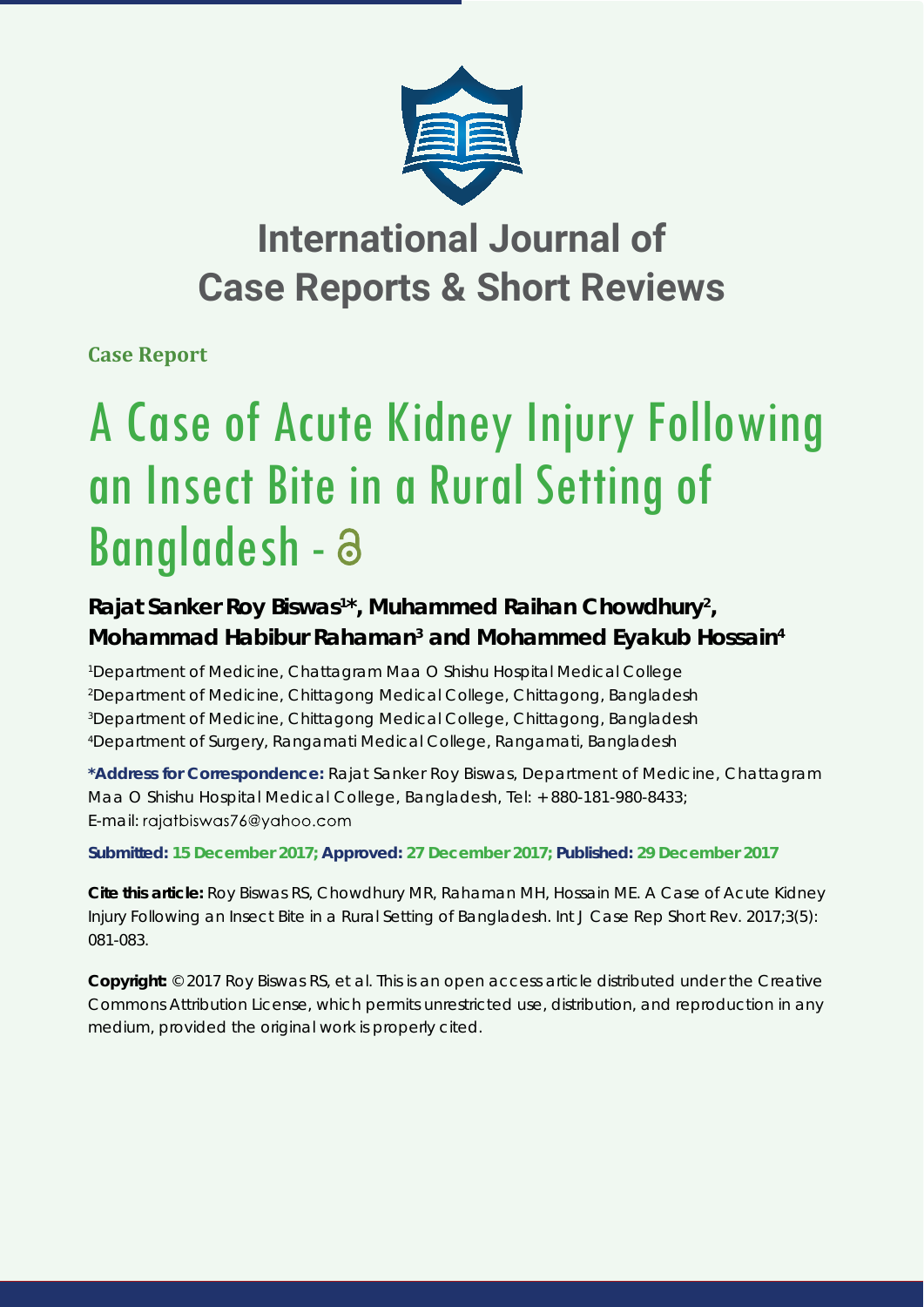#### **ABSTRACT**

Insect bite is a common problems though less common cause of hospital admission. It may cause serious life threatening reaction if left untreated. Bees, wasps, hornets, yellow jackets, and fire ants are members of the Hymenoptera family. They are commonly found in Bangladesh specially in rural setting, bites or stings from these species may cause serious reactions in people who are allergic to them. Death from bee stings is 3 to 4 times more common than death from snake bites. Bees, wasps, and fire ants differ in how they inflict injury. Sometimes Acute Kidney Injury(AKI) also can occur by the bites of wasps and bees. Here we present a case who was 13 years old boy bitten by multiple wasps and subsequently develop AKI. Fortunately he recovered uneventfully after dialysis and general care.

#### **INTRODUCTION**

Insects are a class of invertebrates within the arthropods phylum that have chitinous exoskeleton, a three part of body (head, thorax, and abdomen), three pairs of jointed legs, compound eyes and one pair of antennae. They dominate the present-day land fauna. They represent about three-fourths of known animal life. In fact, the actual number of living species is not known and is estimated to be over10 million [1]. The orders that contain the greatest numbers of species area) Coleoptera (beetles) b) Lepidoptera (butterflies and moths) c) Hymenoptera (ants, bees, wasps), d) Diptera (true flies). Most insects do not usually attack humans unless they are provoked. Many bites and stings are defensive. Insects sting to protect their hives or nests or when incidentally touched or disturbed (so hives and nests should not be disturbed or approached) [2].

A sting or bite injects venom composed of proteins and other substances that may trigger an allergic reaction in the victim. The sting also causes redness and swelling at the site of the sting. In Bangladesh among different insect bites Wasp Stings (Vespa affinis) is common [3]. It was found that mass envenomation caused by wasp sting may produce systemic reaction and organ dysfunction including rhabdomyolysis, hemolysis, coagulopathy and hepatic, renal, cardiac and neurological complications.3 Here we present a case of multiple wasps bites who subsequently developed AKI.

#### **CASENOTE**

A 13 years old was playing nearby his house in a rural area of Chittagong, Bangladesh. After throwing a stone in a tree he was attached by multiple wasps (Figure 1a) and bitten by them. He had excruciating pain over the bitten areas of his back. He was given some local medicine with which his symptoms were not resolved. After 8 hours of bite he noticed that there was no urination since the occurrence. He was take to the nearby health complex where the medical officer referred him to the tertiary level hospital. In the tertiary center he was investigated and found anuric for 14 hours with anorexic and ill. His back was filled with multiple bitten marks (Figure-1b). His Hb, cell count was normal, serum potassium was raised to 5.9mmol/l, serum creatinine was found 5.4 mg/dl at day one of admission. He was given IV frusemide with normal saline. In the day second his serum creatinine and potassium raised to 6.1mmoml/l and 7.1mg/dl respectively. He had very small amount of micuration about 100ml/24 hours. Planning of dialysis was taken and after three consecutive day hemodialysis his urine flow became normal and potassium and creating reduced to near normal level. After 6<sup>th</sup> day he was discharged in a good health.

#### **DISCUSSION**

 Insects are arthropods of the class Insecta. Insects have an adult stage characterized by a hard exoskeleton, 3 pairs of jointed legs, and a





**Figure 2:** Bite marks.

body segmented into head, thorax, and abdomen. Insects comprise the most diverse and numerous class of the animal kingdom and include numerous species of praying mantis, dragonflies, grasshoppers, true bugs, flies, fleas, bees, wasps, ants, lice, butterflies, moths, and beetles. The number of species is estimated at between 6 and 10 million, with more than a million species already described. Insects represent more than half of all known living organisms and potentially represent more than 90% of the differing life forms on Earth. Hence, human contact with insects is unavoidable. Exposure to biting or stinging insects or to their remains can range in severity from benign or barely noticeable to life threatening [4-6].

Most stinging insects are of the order Hymenoptera, which is made up of multiple families, including 3 that are clinically important: Apidae (bees), Vespidae (wasps), and Formicidae (ants). Bees have barbed stingers that disengage, causing them to die after a single sting. Wasps, hornets, and yellow jackets (Vespidae family members) do not have barbed stingers and, as such, can sting multiple times [7,8].

Anaphylactic shock is the most notable immediate risk associated with insect exposures. Hypersensitivity to otherwise harmless insect saliva, venom, body parts, excretions, or secretions can